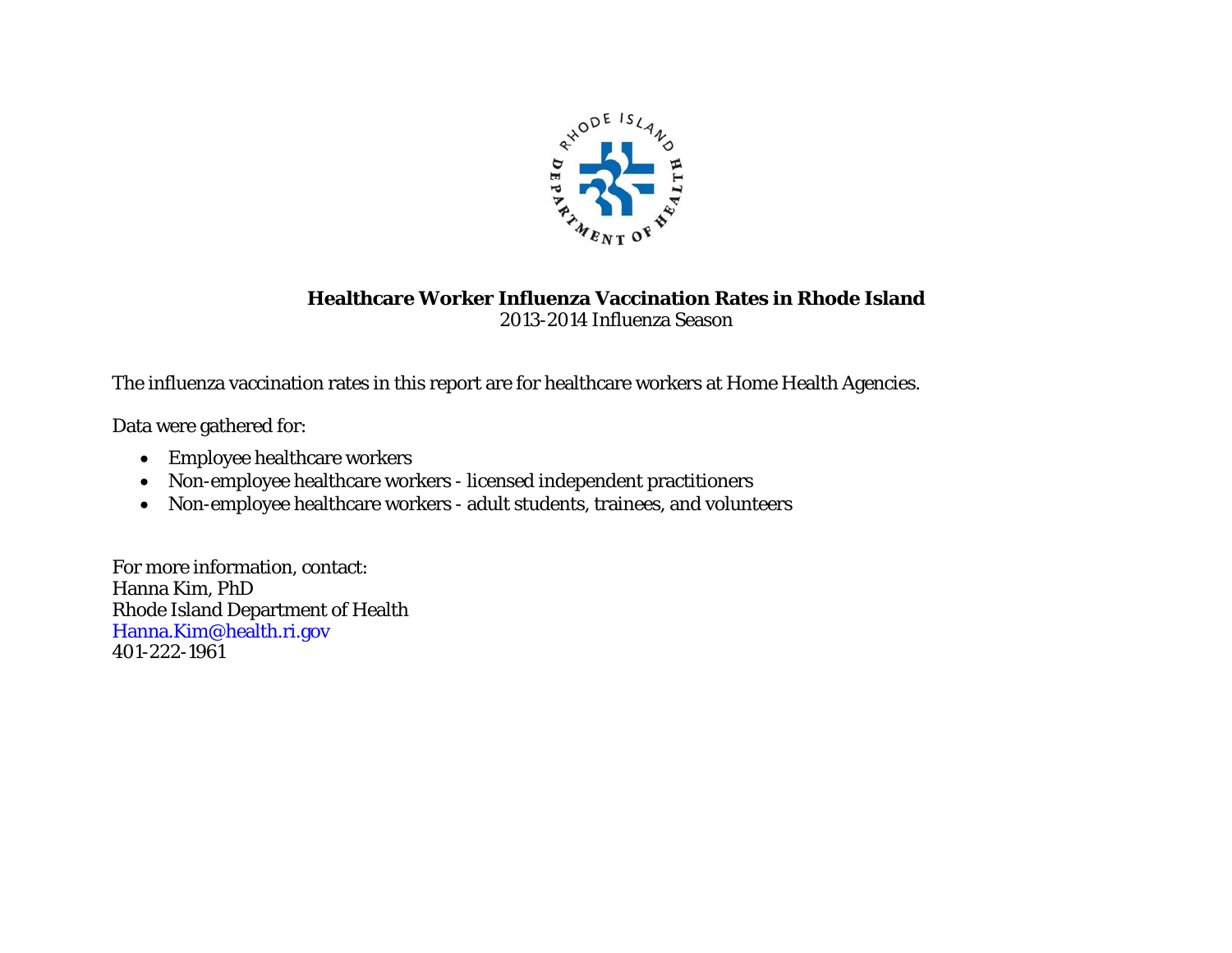|                                             |                 |                            |                      |                |              |      |                |                | Type of Healthcare Worker (HCW)                                              |              |                |                                                                              |                |                |              |      |                     |                                                  |                |              |
|---------------------------------------------|-----------------|----------------------------|----------------------|----------------|--------------|------|----------------|----------------|------------------------------------------------------------------------------|--------------|----------------|------------------------------------------------------------------------------|----------------|----------------|--------------|------|---------------------|--------------------------------------------------|----------------|--------------|
|                                             |                 |                            | <b>Employee HCWs</b> |                |              |      |                |                | <b>Non-Employee HCWs: Licensed</b><br><b>Independent Practicioners (LIP)</b> |              |                | <b>Non-Employee HCWs: Adult</b><br><b>Students/Trainees/Volunteers (STV)</b> |                |                |              |      |                     | <b>All HCWs</b><br>(Employees and Non-Employees) |                |              |
| <b>Facility Name</b>                        | Vacc            | <b>Med</b><br><b>Exemp</b> | Ref                  | <b>Unk</b>     | <b>Total</b> | Vacc | Med<br>Exemp   | <b>Ref</b>     | <b>Unk</b>                                                                   | <b>Total</b> | Vacc           | Med<br>Exemp!                                                                | Ref            | <b>Unk</b>     | <b>Total</b> | Vacc | Med<br><b>Exemp</b> | <b>Ref</b>                                       | <b>Unk</b>     | <b>Total</b> |
| Child And Family Services Of Newport County | 20 <sup>1</sup> |                            |                      | $\Omega$       | 24           |      | ΟI             | $\Omega$       | <sup>O</sup>                                                                 |              | 0I             | $\overline{0}$                                                               | 0              | $\Omega$       |              | 20   |                     |                                                  | $\Omega$       | 24           |
| <b>Cowesett Home Care Inc</b>               | 34              |                            | 11                   |                | 45           |      |                |                |                                                                              |              | $\Omega$       | $\overline{0}$                                                               | $\Omega$       |                |              | 34   |                     |                                                  |                | 45           |
| Family Friends Health Care Inc              | 0               |                            |                      | $\overline{0}$ |              |      | 0              | $\Omega$       |                                                                              |              | $\overline{0}$ | 0                                                                            | $\mathbf{0}$   | $\Omega$       |              |      |                     |                                                  |                | $\Omega$     |
| <b>Health Care Services</b>                 | 81              |                            |                      | 20             | 108          |      | ΟI             | $\Omega$       | $\Omega$                                                                     |              | $\overline{0}$ | 0                                                                            | $\mathbf{0}$   | $\Omega$       |              | 81   |                     |                                                  | 20             | 108          |
| <b>Home Care Solutions</b>                  | 19              |                            |                      |                | 23           |      | 01             |                |                                                                              |              | 01             | 0                                                                            | $\overline{0}$ | $\Omega$       |              | 19   |                     |                                                  |                | 23           |
| Ideal Home Care Service Inc                 | 23              |                            |                      |                | 30           |      |                |                |                                                                              |              | 01             | 0                                                                            | $\Omega$       |                |              | 23   |                     |                                                  |                | 30           |
| Life Without Limits Home Health Care        |                 |                            |                      | $\Omega$       |              |      | $\overline{0}$ | $\Omega$       |                                                                              |              | 01             | 0                                                                            | $\Omega$       | $\Omega$       |              |      |                     |                                                  |                |              |
| <b>Lifetime Medical Support Services</b>    | 200             |                            | 42                   | 28             | 276          |      | $\overline{0}$ | $\Omega$       | $\overline{0}$                                                               |              | 0              | 0                                                                            | $\mathbf 0$    | $\Omega$       |              | 200  |                     | 42                                               | 28             | 276          |
| Mas Medical Staffing Dba Mas Home Care Of F | 96              |                            | 27                   | $\overline{0}$ | 123          |      | 01             | $\mathbf{0}$   | $\overline{0}$                                                               |              | 0              | 0                                                                            | $\mathbf{0}$   | $\Omega$       |              | 96   |                     | 27                                               | $\overline{0}$ | 123          |
| Phenix Home Care Inc                        | 75              |                            | 64                   | $\Omega$       | 143          |      |                |                |                                                                              |              | 0              | 01                                                                           |                |                |              | 75   |                     | 64                                               |                | 143          |
| <b>Preferred Health Care Services</b>       | 17              |                            |                      | $\Omega$       | 23           |      |                | $\Omega$       |                                                                              |              | $\Omega$       | 0                                                                            | $\Omega$       | $\Omega$       |              | 17   |                     |                                                  |                | 23           |
| <b>Senior Helpers</b>                       | 38              |                            | 22                   | 51             | 111          |      |                |                | $\overline{0}$                                                               |              | 0              | 0                                                                            | $\mathbf{0}$   | $\Omega$       |              | 38   |                     | 22                                               | 51             | 111          |
| Visiting Angels (Johnston)                  |                 |                            |                      | $\Omega$       |              |      | 01             | $\overline{0}$ | $\overline{0}$                                                               |              | 0              | 0                                                                            | $\mathbf{0}$   | $\overline{0}$ |              |      |                     |                                                  | $\Omega$       |              |
| Visiting Angels (East Providence)           | 75              |                            | 47                   | $\Omega$       | 122          |      |                |                |                                                                              |              | 0              | 0                                                                            | $\Omega$       |                |              | 75   |                     | 47                                               |                | 122          |
| <b>TOTAL</b>                                | 686             | 15 <sup>1</sup>            | 238                  | 102            | 1,041        |      |                |                |                                                                              |              | 01             |                                                                              |                |                |              | 686  | 15 <sup>1</sup>     | 238                                              | 102            | 1,041        |

## **Home Care Provider Healthcare Worker Influenza Vaccination Status (Numbers), 2013-2014 Influenza Season**

**Data Source: Immunization Program, Rhode Island Department of Health**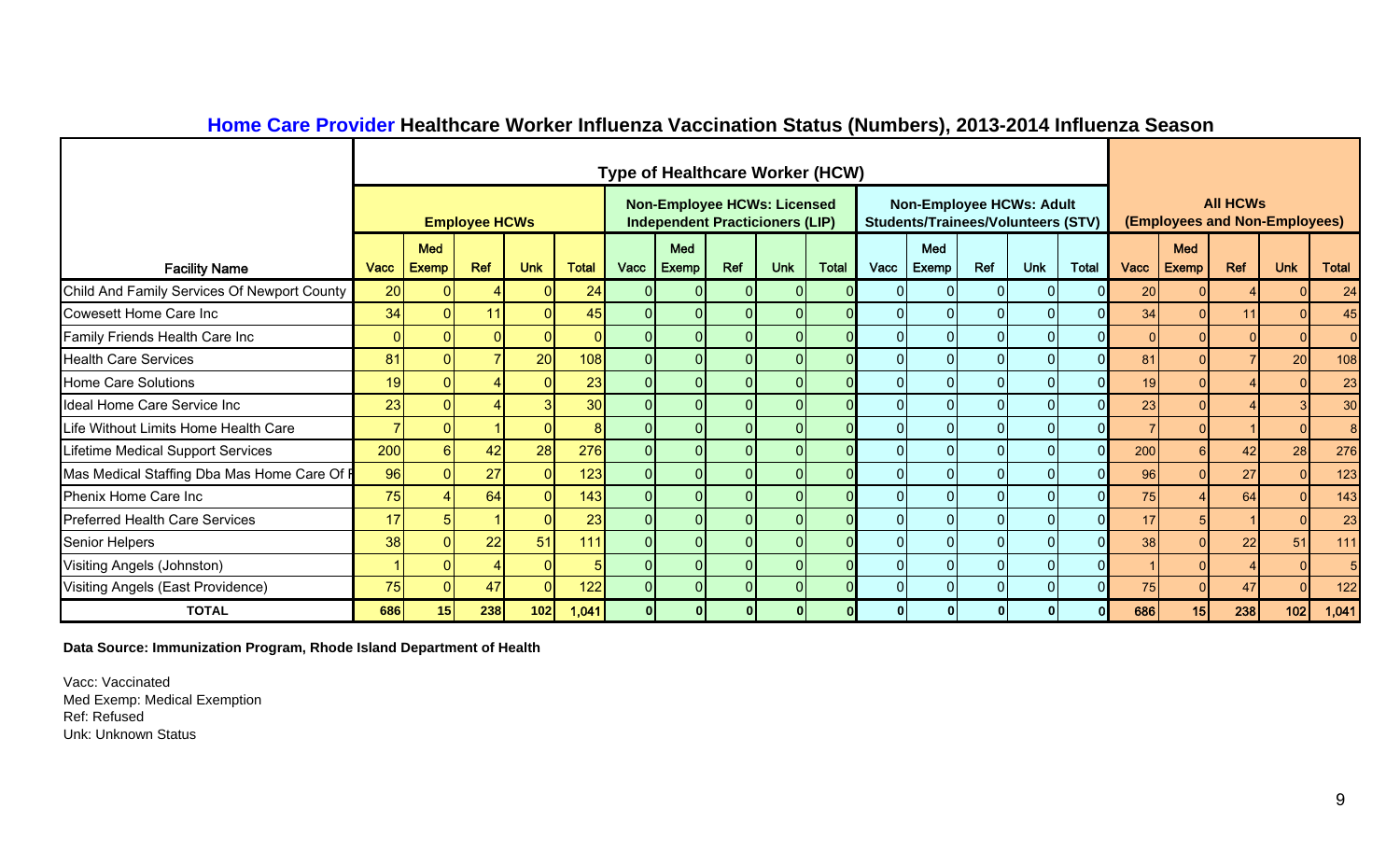|                                             |               |                            |                      |            |              |       | <b>Type of Healthcare Worker (HCW)</b>                                       |       |                     |              |                                          |                                                                              |       |            |              |         |                            |                 |                               |              |
|---------------------------------------------|---------------|----------------------------|----------------------|------------|--------------|-------|------------------------------------------------------------------------------|-------|---------------------|--------------|------------------------------------------|------------------------------------------------------------------------------|-------|------------|--------------|---------|----------------------------|-----------------|-------------------------------|--------------|
|                                             |               |                            | <b>Employee HCWs</b> |            |              |       | <b>Non-Employee HCWs: Licensed</b><br><b>Independent Practicioners (LIP)</b> |       |                     |              |                                          | <b>Non-Employee HCWs: Adult</b><br><b>Students/Trainees/Volunteers (STV)</b> |       |            |              |         |                            | <b>All HCWs</b> | (Employees and Non-Employees) |              |
| <b>Facility Name</b>                        | <b>Vacc</b>   | <b>Med</b><br><b>Exemp</b> | Ref                  | <b>Unk</b> | <b>Total</b> | Vacc  | Med<br>Exemp                                                                 | Ref   | <b>Unk</b>          | <b>Total</b> | Vacc                                     | Med<br>Exemp                                                                 | Ref   | <b>Unk</b> | <b>Total</b> | Vacc    | <b>Med</b><br><b>Exemp</b> | Ref             | <b>Unk</b>                    | <b>Total</b> |
| Child And Family Services Of Newport County | 83%           | 0%                         | 17%                  | 0%         | 100%         | $---$ | $---$                                                                        | ---   | $---$               |              | $---$                                    | $---$                                                                        | $---$ | ---        |              | 83%     | 0%                         | 17%             | 0%                            | 100%         |
| Cowesett Home Care Inc                      | 76%           | 0%                         | 24%                  | 0%         | 100%         | $---$ | $---$                                                                        | ---   | $---$               |              | $---$                                    | $---$                                                                        | $---$ | ---        |              | 76%     | 0%                         | 24%             | 0%                            | 100%         |
| Family Friends Health Care Inc              | $\sim$ $\sim$ | $---$                      | ---                  | $---$      |              | $---$ | $---$                                                                        | ---   | $---$               |              | $---$                                    | $---$                                                                        | $---$ | $---$      |              | $- - -$ | ---                        | $---$           | $\qquad \qquad -$             | $---$        |
| <b>Health Care Services</b>                 | 75%           | 0%                         | 6%                   | 19%        | 100%         | $---$ | $---$                                                                        | $---$ | $--$                |              | ----                                     | $---$                                                                        | $---$ | ---        | $ -$         | 75%     | 0%                         | 6%              | 19%                           | 100%         |
| <b>Home Care Solutions</b>                  | 83%           | 0%                         | 17%                  | 0%         | 100%         | $---$ | $---$                                                                        | ---   | $--$                |              | $--$                                     | $---$                                                                        | $---$ | $---$      | $- -$        | 83%     | 0%                         | 17%             | 0%                            | 100%         |
| Ideal Home Care Service Inc                 | 77%           | $0\%$                      | 13%                  | 10%        | 100%         | $---$ | $---$                                                                        | ---   | $---$               |              | $\hspace{0.05cm} \ldots \hspace{0.05cm}$ | $---$                                                                        | ---   | $---$      | $-$          | 77%     | 0%                         | 13%             | 10%                           | 100%         |
| Life Without Limits Home Health Care        | 88%           | 0%                         | 13%                  | 0%         | 100%         | $---$ | $---$                                                                        | ---   | $---$               |              | $---$                                    | $---$                                                                        | ---   | ---        |              | 88%     | 0%                         | 13%             | 0%                            | 100%         |
| <b>Lifetime Medical Support Services</b>    | 72%           | 2%                         | 15%                  | 10%        | 100%         | $---$ | $---$                                                                        | ---   | $---$               |              | $---$                                    | $---$                                                                        | ---   |            |              | 72%     | 2%                         | 15%             | 10%                           | 100%         |
| Mas Medical Staffing Dba Mas Home Care Of F | 78%           | $0\%$                      | 22%                  | 0%         | 100%         | $---$ | $\qquad \qquad -\qquad$                                                      | ---   | $---$               |              | $---$                                    | $---$                                                                        | $---$ | $---$      |              | 78%     | 0%                         | 22%             | 0%                            | 100%         |
| Phenix Home Care Inc                        | 52%           | 3%                         | 45%                  | 0%         | 100%         | $---$ | ---                                                                          | ---   | $---$               |              | $---$                                    | ---                                                                          | $---$ |            |              | 52%     | 3%                         | 45%             | 0%                            | 100%         |
| <b>Preferred Health Care Services</b>       | 74%           | 22%                        | 4%                   | 0%         | 100%         | $---$ | $---$                                                                        | ---   | $\qquad \qquad - -$ |              | $\hspace{0.05cm} \ldots$                 | $---$                                                                        | $---$ | $---$      | $- -$        | 74%     | 22%                        | 4%              | $0\%$                         | 100%         |
| <b>Senior Helpers</b>                       | 34%           | 0%                         | 20%                  | 46%        | 100%         | $---$ | ---                                                                          | ---   | $---$               |              | $\qquad \qquad \cdots$                   | $---$                                                                        | $---$ |            |              | 34%     | 0%                         | 20%             | 46%                           | 100%         |
| Visiting Angels (Johnston)                  | 20%           | 0%                         | 80%                  | 0%         | 100%         | $---$ | $---$                                                                        | $---$ | $---$               |              | $---$                                    | $---$                                                                        | $---$ |            |              | 20%     | 0%                         | 80%             | 0%                            | 100%         |
| Visiting Angels (East Providence)           | 61%           | 0%                         | 39%                  | 0%         | 100%         | $---$ | $---$                                                                        | $---$ | $---$               |              | $---$                                    | $---$                                                                        | $---$ | ---        |              | 61%     | 0%                         | 39%             | 0%                            | 100%         |
| <b>TOTAL</b>                                | 66%           | 1%                         | 23%                  | 10%        | 100%         |       |                                                                              | ---   |                     |              |                                          |                                                                              | ---   |            |              | 66%     | 1%                         | 23%             | 10%                           | 100%         |

## **Home Care Provider Healthcare Worker Influenza Vaccination Status (Percent), 2013-2014 Influenza Season**

**Data Source: Immunization Program, Rhode Island Department of Health**

--- not applicable (no HCWs in the category)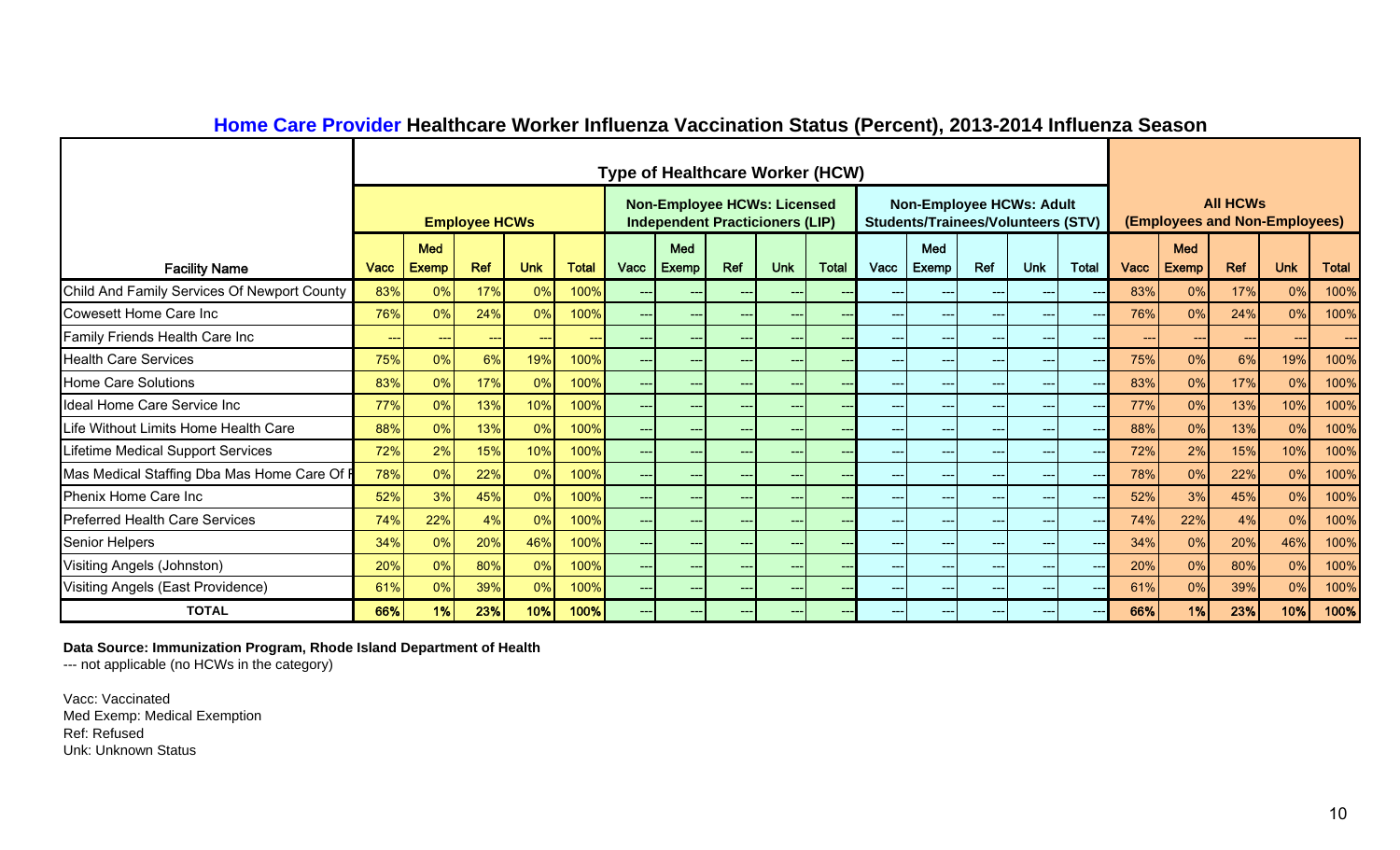|                                              |             |                |                          |                |              | <b>Type of Healthcare Worker (HCW)</b> |                                                                              |                |                |          |                |                |                |                                                                              |          |      |              |                 |                               |              |
|----------------------------------------------|-------------|----------------|--------------------------|----------------|--------------|----------------------------------------|------------------------------------------------------------------------------|----------------|----------------|----------|----------------|----------------|----------------|------------------------------------------------------------------------------|----------|------|--------------|-----------------|-------------------------------|--------------|
|                                              |             |                | <b>Employee HCWs</b>     |                |              |                                        | <b>Non-Employee HCWs: Licensed</b><br><b>Independent Practicioners (LIP)</b> |                |                |          |                |                |                | <b>Non-Employee HCWs: Adult</b><br><b>Students/Trainees/Volunteers (STV)</b> |          |      |              | <b>All HCWs</b> | (Employees and Non-Employees) |              |
|                                              |             | <b>Med</b>     |                          |                |              |                                        | <b>Med</b>                                                                   |                |                |          |                | Med            |                |                                                                              |          |      | Med          |                 |                               |              |
| <b>Facility Name</b>                         | <b>Vacc</b> | <b>Exemp</b>   | Ref                      | <b>Unk</b>     | <b>Total</b> | Vacc                                   | Exemp                                                                        | Ref            | <b>Unk</b>     | Total    | Vacc           | Exemp          | Ref            | <b>Unk</b>                                                                   | Total    | Vacc | <b>Exemp</b> | Ref             | <b>Unk</b>                    | <b>Total</b> |
| Access Healthcare Inc                        | 78          | $\Omega$       | 14                       | 19             | 111          | $\Omega$                               | $\Omega$                                                                     | $\mathbf 0$    | $\overline{0}$ | $\Omega$ | 0              | $\overline{0}$ | $\overline{0}$ |                                                                              |          | 78   |              | 14              | 19                            | 111          |
| All About Home Care Llc                      | 58          |                | 20 <sup>°</sup>          | 12             | 92           | $\overline{0}$                         | $\Omega$                                                                     | $\overline{0}$ | $\Omega$       |          | 0              | $\overline{0}$ | $\overline{0}$ | U                                                                            |          | 58   |              | 20              | 12                            | 92           |
| <b>Alternative Care Medical Services</b>     | 46          | $\Omega$       | $\overline{0}$           | $\overline{0}$ | 46           | 0                                      | $\overline{0}$                                                               | $\overline{0}$ | $\overline{0}$ |          | 0              | $\overline{0}$ | $\overline{0}$ | $\Omega$                                                                     |          | 46   |              | $\overline{0}$  | $\Omega$                      | 46           |
| Amedisys Home Health Care                    | 26          |                | 9                        | $\Omega$       | 36           | $\Omega$                               | $\Omega$                                                                     | $\overline{0}$ | $\Omega$       |          | $\overline{0}$ | $\overline{0}$ | $\overline{0}$ | $\Omega$                                                                     |          | 26   |              | $\mathbf{Q}$    | O                             | 36           |
| Assisted Daily Living Inc                    | 42          | $\mathbf{8}$   | 44                       | $\overline{0}$ | 94           | 0                                      | $\overline{0}$                                                               | $\overline{0}$ | $\overline{0}$ | $\Omega$ | $\overline{0}$ | $\overline{0}$ | $\overline{0}$ | $\Omega$                                                                     |          | 42   |              | 44              | $\Omega$                      | 94           |
| Bayada Home Health Care Inc                  | 84          |                | 21                       | 138            | 244          | $\overline{0}$                         | $\Omega$                                                                     | $\overline{0}$ | $\Omega$       |          | $\overline{0}$ | $\overline{0}$ | $\overline{0}$ | $\Omega$                                                                     |          | 84   |              | 21              | 138                           | 244          |
| <b>Bayside Nursing Llc</b>                   |             | $\Omega$       | 11                       |                | 15           | $\overline{0}$                         | $\overline{0}$                                                               | $\mathbf 0$    | $\Omega$       |          |                | $\overline{0}$ | $\mathbf 0$    | $\Omega$                                                                     |          |      |              | 11              | $\overline{2}$                | 16           |
| Brookdale Home Health Rhode Island           | 21          |                | $\Omega$                 |                | 24           | $\overline{0}$                         | $\Omega$                                                                     | $\mathbf 0$    | $\overline{0}$ |          | 0              | $\overline{0}$ | $\pmb{0}$      | 0                                                                            |          | 21   |              |                 |                               | 24           |
| Capitol Home Care Network Inc                | 20          | 5              | $\Omega$                 | $\Omega$       | 25           | $\overline{0}$                         | $\Omega$                                                                     | $\mathbf 0$    | $\overline{0}$ |          | 0              | $\overline{0}$ | $\mathbf 0$    | $\Omega$                                                                     |          | 20   |              | $\Omega$        |                               | 25           |
| <b>Care Point Partners</b>                   | 26          | $\Omega$       | 3                        |                | 31           | $\overline{0}$                         | $\Omega$                                                                     | $\mathbf 0$    | $\Omega$       |          | 0              | $\overline{0}$ | $\overline{0}$ | $\Omega$                                                                     |          | 26   |              |                 | $\overline{2}$                | 31           |
| Cathleen Naughton Associates Inc             | 47          | $\Omega$       | 11                       | $\overline{2}$ | 60           | $\overline{0}$                         | $\Omega$                                                                     | $\overline{0}$ | $\Omega$       |          | $\overline{0}$ | $\overline{0}$ | $\overline{0}$ | $\Omega$                                                                     |          | 47   | $\Omega$     | 11              | $\mathcal{P}$                 | 60           |
| Chartercare Home Health Services             | 73          | $\Omega$       | 5                        | $\Omega$       | 78           | $\overline{0}$                         | $\overline{0}$                                                               | $\overline{0}$ | $\Omega$       |          |                | $\overline{0}$ | $\overline{0}$ |                                                                              |          | 74   | $\Omega$     |                 | $\Omega$                      | 79           |
| <b>Comfort Home Care Services</b>            | 46          |                | 31                       | $\Omega$       | 78           | $\Omega$                               | $\overline{0}$                                                               | $\overline{0}$ | $\overline{0}$ |          | 0              | $\overline{0}$ | $\overline{0}$ | $\Omega$                                                                     |          | 46   |              | 31              | n                             | 78           |
| <b>Community Care Nurses Inc</b>             | 23          | 14             | 12                       | 8 <sup>1</sup> | 57           | 0                                      | $\overline{0}$                                                               | $\overline{0}$ | $\overline{0}$ | $\Omega$ | $\overline{0}$ | $\overline{0}$ | 0              | $\Omega$                                                                     |          | 23   | 14           | 12              |                               | 57           |
| Concord Health Services Inc                  | 98          | $\overline{2}$ | 5                        |                | 112          | $\overline{0}$                         | $\overline{0}$                                                               | $\overline{0}$ | $\overline{0}$ |          | $\overline{0}$ | $\overline{0}$ | $\overline{0}$ | $\Omega$                                                                     |          | 98   |              |                 |                               | 112          |
| <b>Consistent Care Corporation</b>           | 20          |                |                          | $\Omega$       | 24           | $\overline{0}$                         | $\overline{0}$                                                               | $\overline{0}$ | $\Omega$       | $\Omega$ | 0              | $\overline{0}$ | $\overline{0}$ | $\Omega$                                                                     | $\Omega$ | 20   |              |                 | n                             | 24           |
| Dependable Healthcare Services LIc Dba Depe  | 26          |                | $\overline{\mathcal{L}}$ | $\Omega$       | 29           | $\overline{0}$                         | $\Omega$                                                                     | $\overline{0}$ | $\Omega$       |          | 0              | $\overline{0}$ | $\overline{0}$ | $\Omega$                                                                     |          | 26   |              |                 | O                             | 29           |
| <b>Eldercare Consultants Home Care</b>       |             | $\Omega$       | $\Omega$                 | $\Omega$       |              | $\overline{0}$                         | $\Omega$                                                                     | $\overline{0}$ | $\overline{0}$ | $\Omega$ | 0              | $\overline{0}$ | $\overline{0}$ | $\Omega$                                                                     |          |      |              | $\Omega$        | $\Omega$                      | 5            |
| <b>Gleason Medical Services Inc</b>          | 23          | $\Omega$       | 12                       | $\Omega$       | 35           | $\overline{0}$                         | $\Omega$                                                                     | $\mathbf 0$    | $\Omega$       |          | 0              | $\overline{0}$ | $\overline{0}$ | $\Omega$                                                                     |          | 23   |              | 12              | $\Omega$                      | 35           |
| H & T Medicals Inc                           | 85          |                | $\overline{7}$           |                | 97           | $\overline{0}$                         | $\Omega$                                                                     | $\overline{0}$ | $\Omega$       |          | 0              | $\Omega$       | $\overline{0}$ |                                                                              |          | 85   |              |                 |                               | 97           |
| Health Care Connections Nursing Services Inc | 20          |                | 39                       | $\Omega$       | 60           | $\overline{0}$                         | $\Omega$                                                                     | $\mathbf{0}$   | $\Omega$       |          | 0              | $\overline{0}$ | $\overline{0}$ | $\Omega$                                                                     |          | 20   |              | 39              |                               | 60           |
| <b>Health Touch Inc</b>                      | 76          | $\Omega$       | $\overline{0}$           |                | 78           | 0                                      | $\mathbf{0}$                                                                 | $\overline{0}$ | $\overline{0}$ | $\Omega$ | 0              | $\overline{0}$ | $\overline{0}$ | $\Omega$                                                                     |          | 76   |              | $\Omega$        |                               | 78           |
| Healthy Babies Happy Moms Inc Dba Hbhm Ind   |             | $\Omega$       | $\Omega$                 | $\overline{0}$ |              | 0                                      | $\Omega$                                                                     | $\overline{0}$ | $\overline{0}$ |          | 6 <sup>1</sup> | $\overline{0}$ | $\overline{0}$ | $\Omega$                                                                     | $6 \mid$ | 11   |              |                 |                               | 11           |
| Home Care Advantage Chc Inc                  | 33          | $\overline{2}$ |                          | $\overline{3}$ | 40           | $\overline{0}$                         | $\Omega$                                                                     | $\overline{0}$ | $\overline{0}$ |          | 0              | $\Omega$       | $\pmb{0}$      |                                                                              |          | 33   |              | $\overline{2}$  |                               | 40           |

## **Home Nursing Care Healthcare Worker Influenza Vaccination Status (Numbers), 2013-2014 Influenza Season**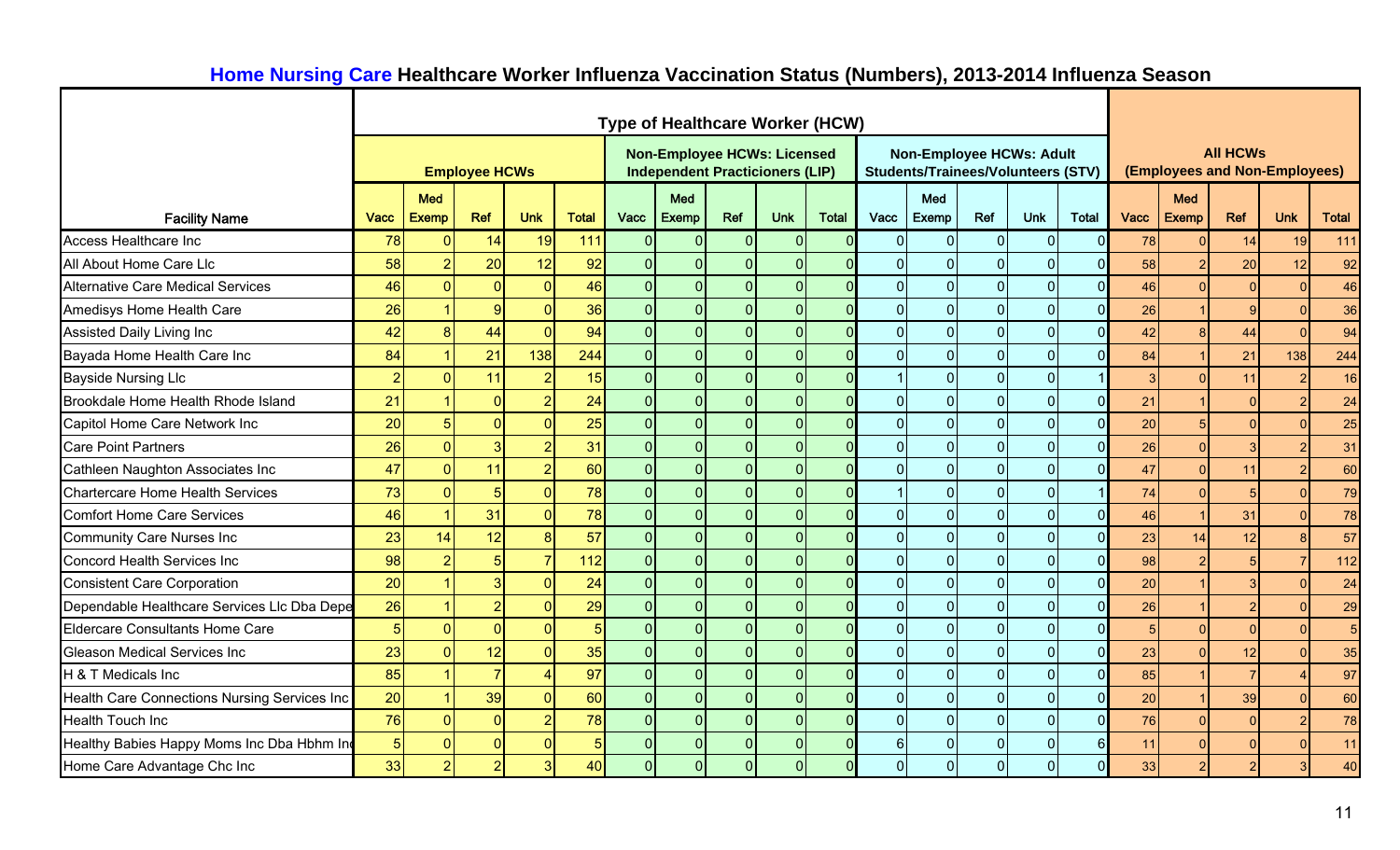| Home Care Advantage Inc                   | 94              |          | 49              | 12             | 157   | ΩI       |            | $\mathbf{0}$ |                 | $\mathbf{0}$   | 01             |          | 94              |    | 49              | 12  | 157   |
|-------------------------------------------|-----------------|----------|-----------------|----------------|-------|----------|------------|--------------|-----------------|----------------|----------------|----------|-----------------|----|-----------------|-----|-------|
| Home Care Services Of Ri Inc              | 57              |          |                 | $\overline{0}$ | 58    | ΩI       | $\Omega$   | $\mathbf{0}$ |                 | $\mathbf 0$    | $\overline{0}$ | $\Omega$ | 57              |    |                 |     | 58    |
| <b>Homefront Health Care</b>              | 278             |          | 51              | $\mathbf{0}$   | 330   | ΩI       | $\Omega$   | $\mathbf{0}$ | 30 <sup>°</sup> | $\overline{2}$ | 27             | 64       | 308             |    | 53              | 27  | 394   |
| Hope Nursing Home Care Llc                | 211             |          |                 | $\overline{0}$ | 216   | ΩI       | $\Omega$   | $\mathbf 0$  |                 | $\mathbf{0}$   | $\overline{0}$ | $\Omega$ | 211             |    |                 |     | 216   |
| Independence Health Services Llc          | 30 <sup>°</sup> |          |                 | $\Omega$       | 30    | ΩI       | $\Omega$   | $\mathbf 0$  |                 | $\mathbf{0}$   |                |          | 31              |    |                 |     | 31    |
| <b>Infusion Resource Llc</b>              | 35              |          |                 | $\Omega$       | 36    | ΩI       | $\Omega$   | $\mathbf 0$  |                 | $\mathbf{0}$   |                |          | 35              |    |                 |     | 36    |
| Interim Health Care                       | 50              |          | 10 <sup>1</sup> | 9              | 70    | ∩∣       | $\Omega$   | $\mathbf{0}$ |                 | $\Omega$       |                |          | 50              |    | 10 <sup>1</sup> | q   | 70    |
| Jamestown Home Healthcare                 | 20              |          |                 | $\Omega$       | 24    | ΩI       | C          | $\mathbf{0}$ |                 | $\Omega$       | $\Omega$       |          | 20 <sub>2</sub> |    |                 |     | 24    |
| Lifetime Medical Support Services         | $6 \mid$        |          |                 | $\Omega$       | 11    | ΩI       | $\Omega$   | $\mathbf{0}$ |                 | $\Omega$       | $\Omega$       |          |                 |    |                 |     | 11    |
| Morning Star Homecare Llc                 | 70              |          |                 | $\Omega$       | 75    | ΩI       | $\Omega$   | $\mathbf{0}$ |                 | $\mathbf{0}$   | $\overline{0}$ |          | 70              |    |                 |     | 75    |
| New England Home Infusion                 | 13              |          |                 | $\Omega$       | 16    | ΩI       | $\Omega$   | $\mathbf{0}$ |                 | $\mathbf{0}$   |                |          | 13              |    |                 |     | 20    |
| Newcare Llc                               | 32              |          |                 |                | 34    | ΩI       | $\Omega$   | $\mathbf{0}$ |                 | $\mathbf{0}$   | $\overline{0}$ |          | 32              |    |                 |     | 34    |
| Ocean State Nursing Service Inc           | 220             |          | 29              |                | 256   | ΩI       | $\Omega$   | $\mathbf{0}$ |                 | $\Omega$       |                |          | 220             |    | 29              |     | 256   |
| Pinnacle Home Care Llc                    | 57              |          |                 | $\Omega$       | 61    | ΩI       | $\Omega$   | $\mathbf 0$  |                 | $\Omega$       |                |          | 57              |    |                 |     | 61    |
| South County Quality Care                 | 59              |          |                 |                | 63    |          | $\Omega$   | $\mathbf{0}$ |                 | $\Omega$       |                |          | 59              |    |                 |     | 63    |
| Southcoast Visiting Nurse Association Inc | 277             |          | 13              | $\Omega$       | 293   |          |            | $\mathbf{0}$ |                 | $\overline{0}$ |                |          | 278             |    | 13              |     | 294   |
| Specialty Home Care Services Inc          | 68              |          |                 |                | 72    |          |            | $\mathbf{0}$ |                 | $\Omega$       |                |          | 68              |    |                 |     | 72    |
| Visiting Nurse Service Of Greater RI      | 95              |          |                 |                | 98    |          |            | $\mathbf 0$  |                 | $\mathbf 0$    | $\Omega$       |          | 95              |    |                 |     | 98    |
| VNA Of Care New England                   | 223             |          |                 | $\Omega$       | 230   | $\Omega$ |            | $\Omega$     | 29              | $\mathbf{0}$   | $\Omega$       | 29       | 252             |    |                 |     | 259   |
| VNA Of Rhode Island                       | 104             |          |                 | $\Omega$       | 110   | $\Omega$ | $\Omega$   | $\mathbf{0}$ |                 | $\Omega$       | $\Omega$       |          | 104             |    |                 |     | 110   |
| <b>VNA Support Services</b>               | 12              |          |                 |                | 13    |          |            | $\Omega$     |                 | $\Omega$       | $\Omega$       |          | 12              |    |                 |     | 13    |
| <b>VNA Home Health Services</b>           | 128             |          |                 | 17             | 146   | ΩI       | $\sqrt{ }$ | $\Omega$     | 30 <sup>°</sup> | $\mathbf{0}$   | $\Omega$       | 30       | 158             |    |                 | 17  | 176   |
| VNS Of Newport And Bristol Counties Inc   | 215             |          | 25              | $\Omega$       | 240   | ΩI       |            | $\Omega$     | 81              | 5              | $\Omega$       | 86       | 296             |    | 30 <sup>°</sup> |     | 326   |
| <b>Walgreens Infusion Services</b>        | 21              | $\Omega$ | $\Omega$        | $\Omega$       | 21    | ΩI       | $\Omega$   | $\mathbf{0}$ | $\Omega$        | $\mathbf{0}$   | $\overline{0}$ |          | 21              |    |                 |     | 21    |
| <b>TOTAL</b>                              | 3,358           | 67       | 462             | 249            | 4,136 |          |            |              | 179             |                | 31             | 222      | 3,538           | 72 | 469             | 280 | 4,359 |

**Data Source: Immunization Program, Rhode Island Department of Health**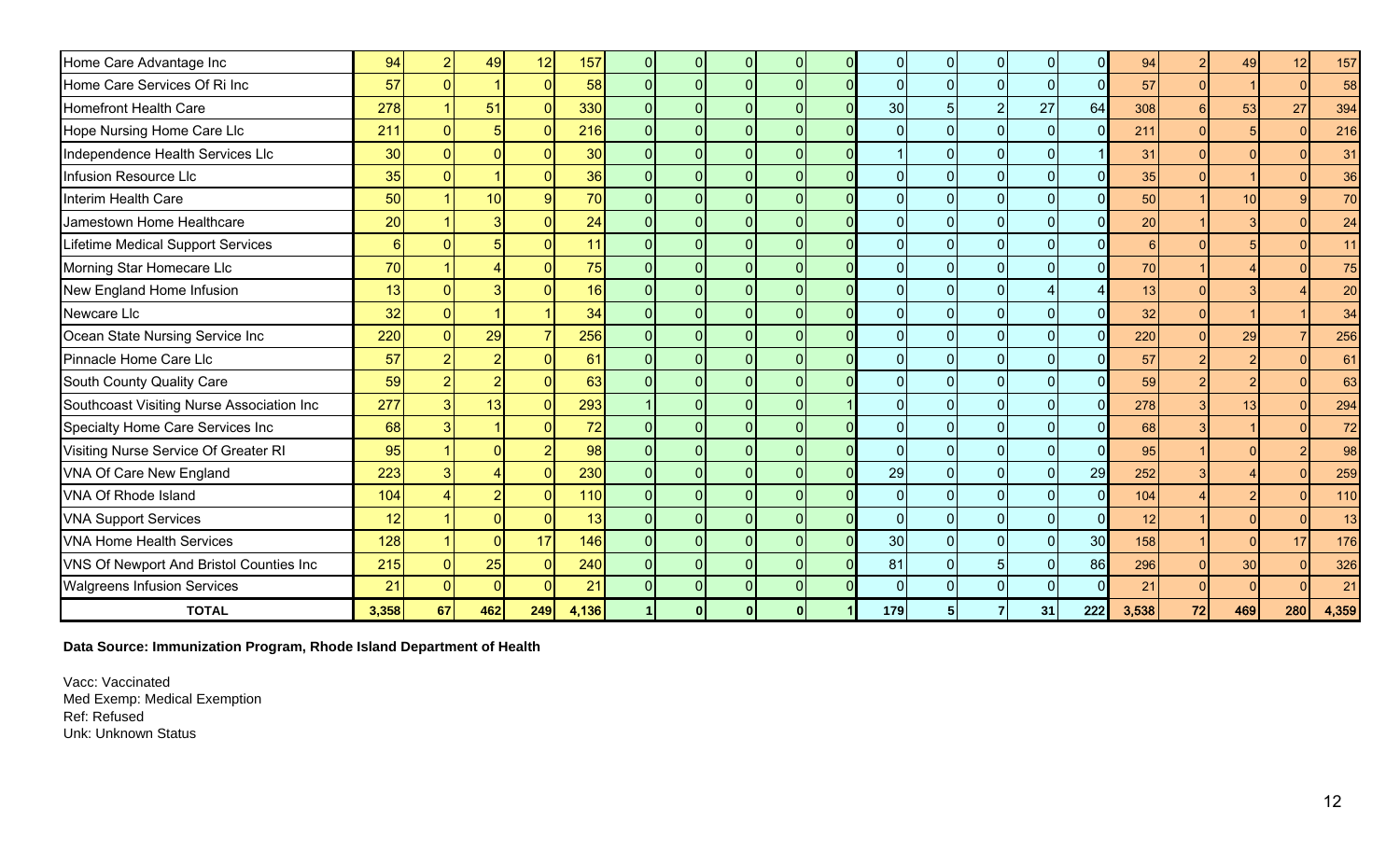|                                              |      |              |                      |            |              |                          | <b>Type of Healthcare Worker (HCW)</b>                                       |       |            |              |      |                                                                              |     |            |              |      |                               |                 |            |              |
|----------------------------------------------|------|--------------|----------------------|------------|--------------|--------------------------|------------------------------------------------------------------------------|-------|------------|--------------|------|------------------------------------------------------------------------------|-----|------------|--------------|------|-------------------------------|-----------------|------------|--------------|
|                                              |      |              | <b>Employee HCWs</b> |            |              |                          | <b>Non-Employee HCWs: Licensed</b><br><b>Independent Practicioners (LIP)</b> |       |            |              |      | <b>Non-Employee HCWs: Adult</b><br><b>Students/Trainees/Volunteers (STV)</b> |     |            |              |      | (Employees and Non-Employees) | <b>All HCWs</b> |            |              |
|                                              |      | <b>Med</b>   |                      |            |              |                          | <b>Med</b>                                                                   |       |            |              |      | Med                                                                          |     |            |              |      | Med                           |                 |            |              |
| <b>Facility Name</b>                         | Vacc | <b>Exemp</b> | Ref                  | <b>Unk</b> | <b>Total</b> | Vacc                     | <b>Exemp</b>                                                                 | Ref   | <b>Unk</b> | <b>Total</b> | Vacc | <b>Exemp</b>                                                                 | Ref | <b>Unk</b> | <b>Total</b> | Vacc | <b>Exemp</b>                  | Ref             | <b>Unk</b> | <b>Total</b> |
| <b>Access Healthcare Inc</b>                 | 70%  | 0%           | 13%                  | 17%        | 100%         | --                       | $\rightarrow$                                                                |       |            |              |      |                                                                              |     |            |              | 70%  | 0%                            | 13%             | 17%        | 100%         |
| All About Home Care Llc                      | 63%  | 2%           | 22%                  | 13%        | 100%         | --                       | $\overline{\phantom{a}}$                                                     |       |            |              |      |                                                                              |     |            |              | 63%  | 2%                            | 22%             | 13%        | 100%         |
| <b>Alternative Care Medical Services</b>     | 100% | 0%           | 0%                   | 0%         | 100%         | --                       | $\longrightarrow$                                                            |       |            |              |      |                                                                              |     | $\sim$     |              | 100% | 0%                            | 0%              | 0%         | 100%         |
| Amedisys Home Health Care                    | 72%  | 3%           | 25%                  | 0%         | 100%         |                          | ---                                                                          |       |            |              |      |                                                                              |     |            |              | 72%  | 3%                            | 25%             | 0%         | 100%         |
| Assisted Daily Living Inc                    | 45%  | 9%           | 47%                  | 0%         | 100%         | --                       | ---                                                                          |       |            |              |      |                                                                              |     |            |              | 45%  | 9%                            | 47%             | 0%         | 100%         |
| Bayada Home Health Care Inc                  | 34%  | 0%           | 9%                   | 57%        | 100%         | --                       | ---                                                                          |       |            |              |      |                                                                              |     |            |              | 34%  | 0%                            | 9%              | 57%        | 100%         |
| <b>Bayside Nursing Llc</b>                   | 13%  | 0%           | 73%                  | 13%        | 100%         | <u>.,</u>                | $\overline{a}$                                                               |       |            |              | 100% | 0%                                                                           | 0%  | 0%         | 100%         | 19%  | 0%                            | 69%             | 13%        | 100%         |
| Brookdale Home Health Rhode Island           | 88%  | 4%           | 0%                   | 8%         | 100%         |                          | ---                                                                          |       |            |              |      |                                                                              |     |            |              | 88%  | 4%                            | 0%              | 8%         | 100%         |
| Capitol Home Care Network Inc                | 80%  | 20%          | 0%                   | 0%         | 100%         | $\overline{a}$           | ---                                                                          |       |            |              |      |                                                                              |     |            |              | 80%  | 20%                           | 0%              | 0%         | 100%         |
| <b>Care Point Partners</b>                   | 84%  | 0%           | 10%                  | 6%         | 100%         | $\overline{a}$           | $ -$                                                                         |       |            |              |      |                                                                              |     |            |              | 84%  | 0%                            | 10%             | 6%         | 100%         |
| Cathleen Naughton Associates Inc             | 78%  | 0%           | 18%                  | 3%         | 100%         | $\overline{a}$           | $---$                                                                        |       |            |              |      |                                                                              |     |            |              | 78%  | 0%                            | 18%             | 3%         | 100%         |
| <b>Chartercare Home Health Services</b>      | 94%  | 0%           | 6%                   | 0%         | 100%         | --                       | $--$                                                                         |       |            |              | 100% | 0%                                                                           | 0%  | 0%         | 100%         | 94%  | 0%                            | 6%              | 0%         | 100%         |
| <b>Comfort Home Care Services</b>            | 59%  | 1%           | 40%                  | 0%         | 100%         | --                       | $--$                                                                         |       |            |              |      |                                                                              |     | --         | $\sim$       | 59%  | 1%                            | 40%             | 0%         | 100%         |
| <b>Community Care Nurses Inc</b>             | 40%  | 25%          | 21%                  | 14%        | 100%         | --                       | $\qquad \qquad -\qquad$                                                      |       | $---$      |              |      |                                                                              |     | $\sim$     |              | 40%  | 25%                           | 21%             | 14%        | 100%         |
| <b>Concord Health Services Inc</b>           | 88%  | 2%           | 4%                   | 6%         | 100%         | --                       | $- - -$                                                                      |       |            |              |      |                                                                              |     |            |              | 88%  | 2%                            | 4%              | 6%         | 100%         |
| <b>Consistent Care Corporation</b>           | 83%  | 4%           | 13%                  | 0%         | 100%         | --                       | $\qquad \qquad -\qquad$                                                      | $---$ | $---$      |              | ---  |                                                                              |     |            |              | 83%  | 4%                            | 13%             | 0%         | 100%         |
| Dependable Healthcare Services Llc Dba Depe  | 90%  | 3%           | 7%                   | 0%         | 100%         |                          | $--$                                                                         |       |            |              |      |                                                                              |     |            |              | 90%  | 3%                            | 7%              | 0%         | 100%         |
| Eldercare Consultants Home Care              | 100% | 0%           | 0%                   | 0%         | 100%         | --                       | $\overline{a}$                                                               |       |            |              |      |                                                                              |     |            |              | 100% | 0%                            | 0%              | 0%         | 100%         |
| <b>Gleason Medical Services Inc</b>          | 66%  | 0%           | 34%                  | 0%         | 100%         |                          | ---                                                                          |       |            |              |      |                                                                              |     |            |              | 66%  | 0%                            | 34%             | 0%         | 100%         |
| H & T Medicals Inc                           | 88%  | 1%           | 7%                   | 4%         | 100%         |                          | $\rightarrow$                                                                |       |            |              |      |                                                                              |     |            |              | 88%  | 1%                            | 7%              | 4%         | 100%         |
| Health Care Connections Nursing Services Inc | 33%  | 2%           | 65%                  | 0%         | 100%         | $\overline{a}$           | $\rightarrow$                                                                |       |            |              |      |                                                                              |     |            |              | 33%  | 2%                            | 65%             | 0%         | 100%         |
| <b>Health Touch Inc</b>                      | 97%  | 0%           | 0%                   | 3%         | 100%         | $\overline{\phantom{a}}$ | $\overline{\phantom{a}}$                                                     |       |            |              |      |                                                                              |     |            |              | 97%  | 0%                            | 0%              | 3%         | 100%         |
| Healthy Babies Happy Moms Inc Dba Hbhm Ind   | 100% | 0%           | 0%                   | 0%         | 100%         | $\overline{a}$           | $\sim$                                                                       |       |            |              | 100% | 0%                                                                           | 0%  | 0%         | 100%         | 100% | 0%                            | 0%              | 0%         | 100%         |
| Home Care Advantage Chc Inc                  | 83%  | 5%           | 5%                   | 8%         | 100%         |                          |                                                                              |       |            |              |      |                                                                              |     |            |              | 83%  | 5%                            | 5%              | 8%         | 100%         |

# **Home Nursing Care Healthcare Worker Influenza Vaccination Status (Percent), 2013-2014 Influenza Season**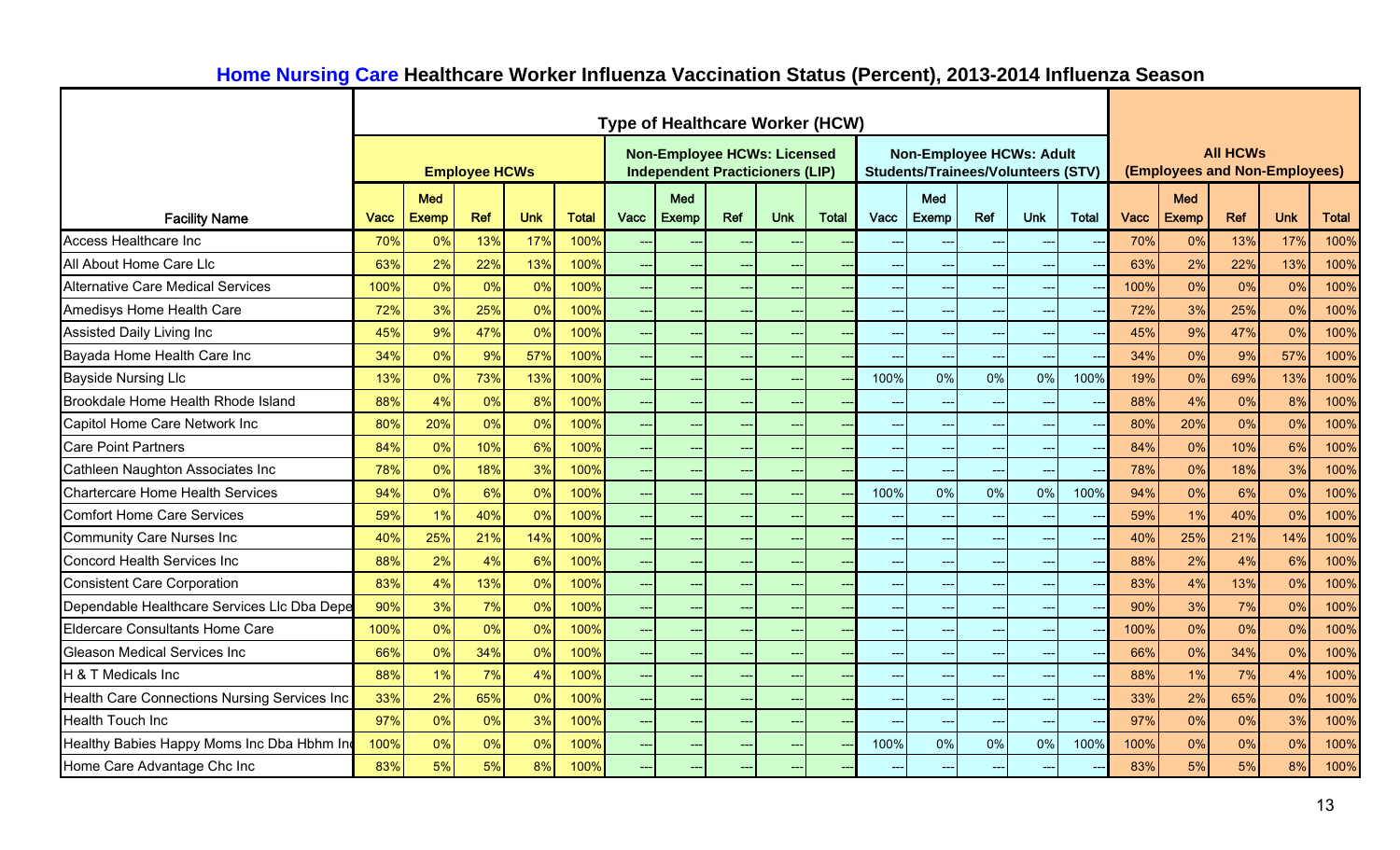| Home Care Advantage Inc                   | 60%  | 1% | 31% | 8%  | 100% |      |                                       | --             |       |      |                          |       |       |       |      | 60%  | 1% | 31% | 8%  | 100% |
|-------------------------------------------|------|----|-----|-----|------|------|---------------------------------------|----------------|-------|------|--------------------------|-------|-------|-------|------|------|----|-----|-----|------|
| Home Care Services Of Ri Inc              | 98%  | 0% | 2%  | 0%  | 100% |      | $\sim$                                | $\overline{a}$ | $---$ |      | $---$                    | $---$ | $---$ | ---   |      | 98%  | 0% | 2%  | 0%  | 100% |
| <b>Homefront Health Care</b>              | 84%  | 0% | 15% | 0%  | 100% |      | $\sim$                                | --             | $---$ |      | 47%                      | 8%    | 3%    | 42%   | 100% | 78%  | 2% | 13% | 7%  | 100% |
| Hope Nursing Home Care Llc                | 98%  | 0% | 2%  | 0%  | 100% |      | $\hspace{0.05cm}$ – $\hspace{0.05cm}$ | $--$           | $---$ |      | $\overline{\phantom{a}}$ | $---$ | $---$ |       |      | 98%  | 0% | 2%  | 0%  | 100% |
| Independence Health Services Llc          | 100% | 0% | 0%  | 0%  | 100% |      | $\hspace{0.05cm}$ – $\hspace{0.05cm}$ | --             | $---$ |      | 100%                     | 0%    | 0%    | 0%    | 100% | 100% | 0% | 0%  | 0%  | 100% |
| Infusion Resource Llc                     | 97%  | 0% | 3%  | 0%  | 100% |      | <b>H</b>                              |                |       |      |                          |       |       |       |      | 97%  | 0% | 3%  | 0%  | 100% |
| Interim Health Care                       | 71%  | 1% | 14% | 13% | 100% |      |                                       |                |       |      |                          |       |       |       |      | 71%  | 1% | 14% | 13% | 100% |
| Jamestown Home Healthcare                 | 83%  | 4% | 13% | 0%  | 100% |      | $\sim$                                |                |       |      | $\overline{\phantom{a}}$ |       |       |       |      | 83%  | 4% | 13% | 0%  | 100% |
| Lifetime Medical Support Services         | 55%  | 0% | 45% | 0%  | 100% |      |                                       |                |       |      |                          |       |       |       |      | 55%  | 0% | 45% | 0%  | 100% |
| Morning Star Homecare Llc                 | 93%  | 1% | 5%  | 0%  | 100% |      | $\sim$                                |                |       |      | $\overline{\phantom{a}}$ |       |       |       |      | 93%  | 1% | 5%  | 0%  | 100% |
| New England Home Infusion                 | 81%  | 0% | 19% | 0%  | 100% |      |                                       |                |       |      | 0%                       | 0%    | 0%    | 100%  | 100% | 65%  | 0% | 15% | 20% | 100% |
| Newcare Llc                               | 94%  | 0% | 3%  | 3%  | 100% |      | <b>H</b>                              |                |       |      | $--$                     |       |       |       |      | 94%  | 0% | 3%  | 3%  | 100% |
| Ocean State Nursing Service Inc           | 86%  | 0% | 11% | 3%  | 100% |      | $ -$                                  | $---$          | $---$ |      | $---$                    | $---$ |       | ---   |      | 86%  | 0% | 11% | 3%  | 100% |
| Pinnacle Home Care Llc                    | 93%  | 3% | 3%  | 0%  | 100% |      | $ -$                                  | $---$          | $---$ |      | $---$                    |       |       | $---$ |      | 93%  | 3% | 3%  | 0%  | 100% |
| South County Quality Care                 | 94%  | 3% | 3%  | 0%  | 100% |      |                                       |                |       |      |                          |       |       |       |      | 94%  | 3% | 3%  | 0%  | 100% |
| Southcoast Visiting Nurse Association Inc | 95%  | 1% | 4%  | 0%  | 100% | 100% | 0%                                    | 0%             | 0%    | 100% | $\qquad \qquad -\qquad$  |       |       |       |      | 95%  | 1% | 4%  | 0%  | 100% |
| Specialty Home Care Services Inc          | 94%  | 4% | 1%  | 0%  | 100% |      |                                       |                |       |      |                          |       |       |       |      | 94%  | 4% | 1%  | 0%  | 100% |
| Visiting Nurse Service Of Greater RI      | 97%  | 1% | 0%  | 2%  | 100% |      |                                       |                |       |      |                          |       |       |       |      | 97%  | 1% | 0%  | 2%  | 100% |
| VNA Of Care New England                   | 97%  | 1% | 2%  | 0%  | 100% |      |                                       |                |       |      | 100%                     | 0%    | 0%    | 0%    | 100% | 97%  | 1% | 2%  | 0%  | 100% |
| <b>VNA Of Rhode Island</b>                | 95%  | 4% | 2%  | 0%  | 100% |      |                                       |                |       |      |                          |       |       |       |      | 95%  | 4% | 2%  | 0%  | 100% |
| <b>VNA Support Services</b>               | 92%  | 8% | 0%  | 0%  | 100% |      |                                       | $-$            |       |      |                          | $---$ |       |       |      | 92%  | 8% | 0%  | 0%  | 100% |
| <b>VNA Home Health Services</b>           | 88%  | 1% | 0%  | 12% | 100% |      | $\sim$                                | --             | $---$ |      | 100%                     | 0%    | 0%    | 0%    | 100% | 90%  | 1% | 0%  | 10% | 100% |
| VNS Of Newport And Bristol Counties Inc   | 90%  | 0% | 10% | 0%  | 100% |      | $\sim$                                | --             | $---$ |      | 94%                      | 0%    | 6%    | 0%    | 100% | 91%  | 0% | 9%  | 0%  | 100% |
| <b>Walgreens Infusion Services</b>        | 100% | 0% | 0%  | 0%  | 100% |      | <b>H</b>                              | --             | $--$  |      |                          |       |       |       |      | 100% | 0% | 0%  | 0%  | 100% |
| <b>TOTAL</b>                              | 81%  | 2% | 11% | 6%  | 100% | 100% | 0%                                    | 0%             | 0%    | 100% | 81%                      | 2%    | 3%    | 14%   | 100% | 81%  | 2% | 11% | 6%  | 100% |

**Data Source: Immunization Program, Rhode Island Department of Health**

--- not applicable (no HCWs in the category)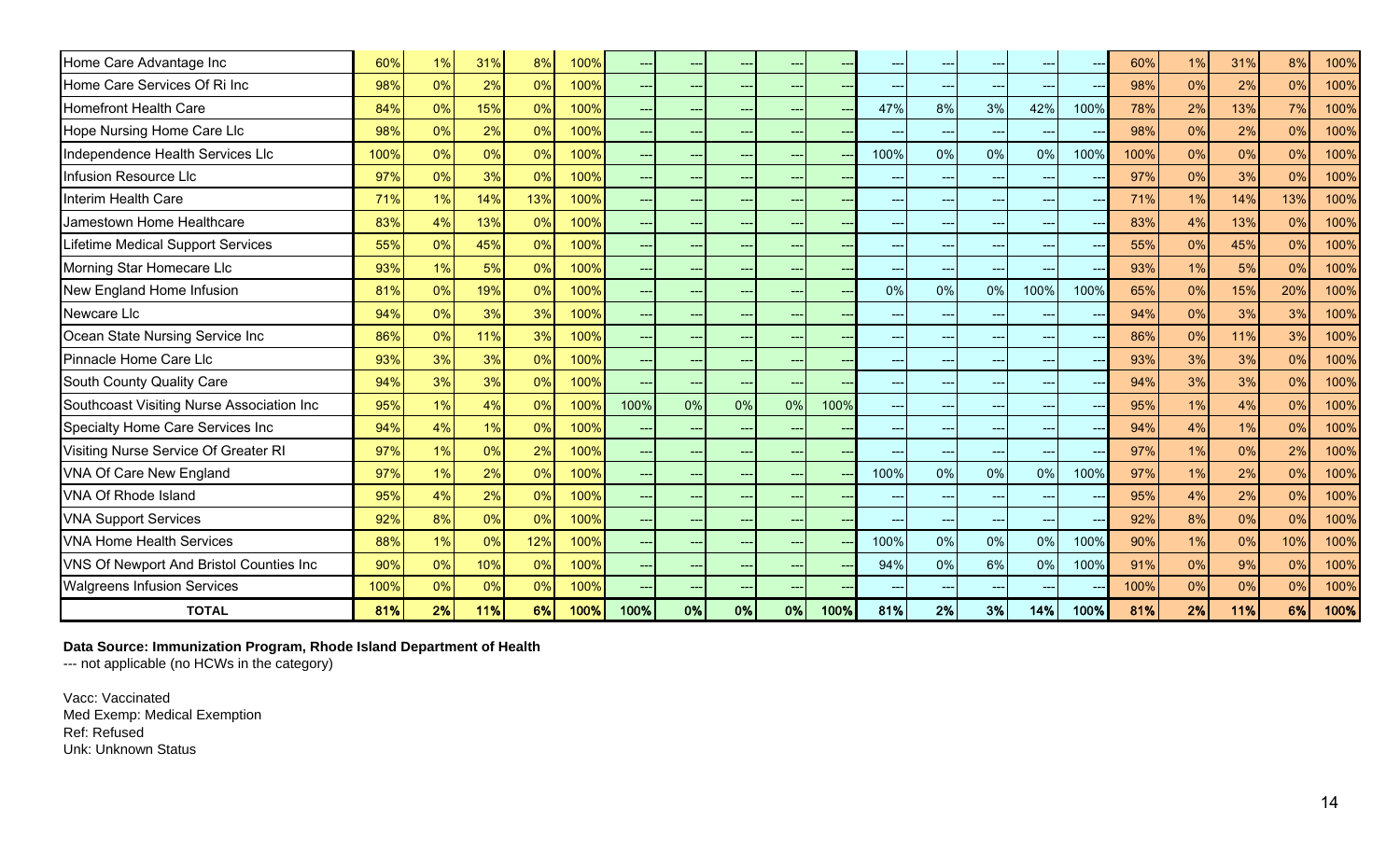|                                       |            |              |                      |              |              |      |       |                                                                              |            |              | $\cdots$ |                                                                              |                 |            |              |      |            |                 |                               |              |
|---------------------------------------|------------|--------------|----------------------|--------------|--------------|------|-------|------------------------------------------------------------------------------|------------|--------------|----------|------------------------------------------------------------------------------|-----------------|------------|--------------|------|------------|-----------------|-------------------------------|--------------|
|                                       |            |              |                      |              |              |      |       | <b>Type of Healthcare Worker (HCW)</b>                                       |            |              |          |                                                                              |                 |            |              |      |            |                 |                               |              |
|                                       |            |              | <b>Employee HCWs</b> |              |              |      |       | <b>Non-Employee HCWs: Licensed</b><br><b>Independent Practicioners (LIP)</b> |            |              |          | <b>Non-Employee HCWs: Adult</b><br><b>Students/Trainees/Volunteers (STV)</b> |                 |            |              |      |            | <b>All HCWs</b> | (Employees and Non-Employees) |              |
|                                       |            | <b>Med</b>   |                      |              |              |      | Med   |                                                                              |            |              |          | Med                                                                          |                 |            |              |      | <b>Med</b> |                 |                               |              |
| <b>Facility Name</b>                  | Vacc       | <b>Exemp</b> | Ref                  | <b>Unk</b>   | <b>Total</b> | Vacc | Exemp | Ref                                                                          | <b>Unk</b> | <b>Total</b> | Vacc     | Exemp                                                                        | Ref             | <b>Unk</b> | <b>Total</b> | Vacc | Exemp      | Ref             | <b>Unk</b>                    | <b>Total</b> |
| Beacon Hospice A Division Of Amedisys | <b>991</b> |              | 10 <sup>1</sup>      | <sup>6</sup> | 116          |      |       | 01                                                                           | 01         |              | 431      |                                                                              | -91             | 11         | <b>66</b>    | 142  |            | 19              |                               | 182          |
| Gentiva Hospice                       | 71         |              |                      | 23           | 101          |      |       | 0 I                                                                          | ΩI         |              |          |                                                                              |                 | 19         | 25           | 77   |            |                 | 42                            | 126          |
| Home & Hospice Care Of RI             | 256        |              | 26                   | 18           | 300          |      |       | 01                                                                           |            |              | 167      |                                                                              | 10 <sup>1</sup> | 109        | 287          | 429  |            | 36              | 127                           | 593          |
| <b>Hospice And Palliative Care</b>    | 32         |              |                      | ΩI           | 34           |      |       | 01                                                                           | $\Omega$   |              | 33       |                                                                              |                 |            | 40           | 66   |            |                 |                               | 75           |
| Vna Of Care New England               | 17         |              |                      | $\Omega$     |              |      |       | $\Omega$                                                                     | ΩI         |              |          |                                                                              | $\Omega$        | $\Omega$   |              | 23   |            |                 |                               | 23           |
| Vna Of Rhode Island                   |            |              |                      | ΩI           |              |      |       | $\overline{0}$                                                               | 01         |              |          |                                                                              | $\overline{0}$  |            |              |      |            |                 |                               | 10           |
| <b>TOTAL</b>                          | 481        |              | 43                   | 47I          | 575          |      |       |                                                                              |            |              | 256      |                                                                              | 24              | 139        | 425          | 746  | 10 I       | 67              | 186                           | 1,009        |

## **Hospice Healthcare Worker Influenza Vaccination Status (Numbers), 2013-2014 Influenza Season**

**Data Source: Immunization Program, Rhode Island Department of Health**